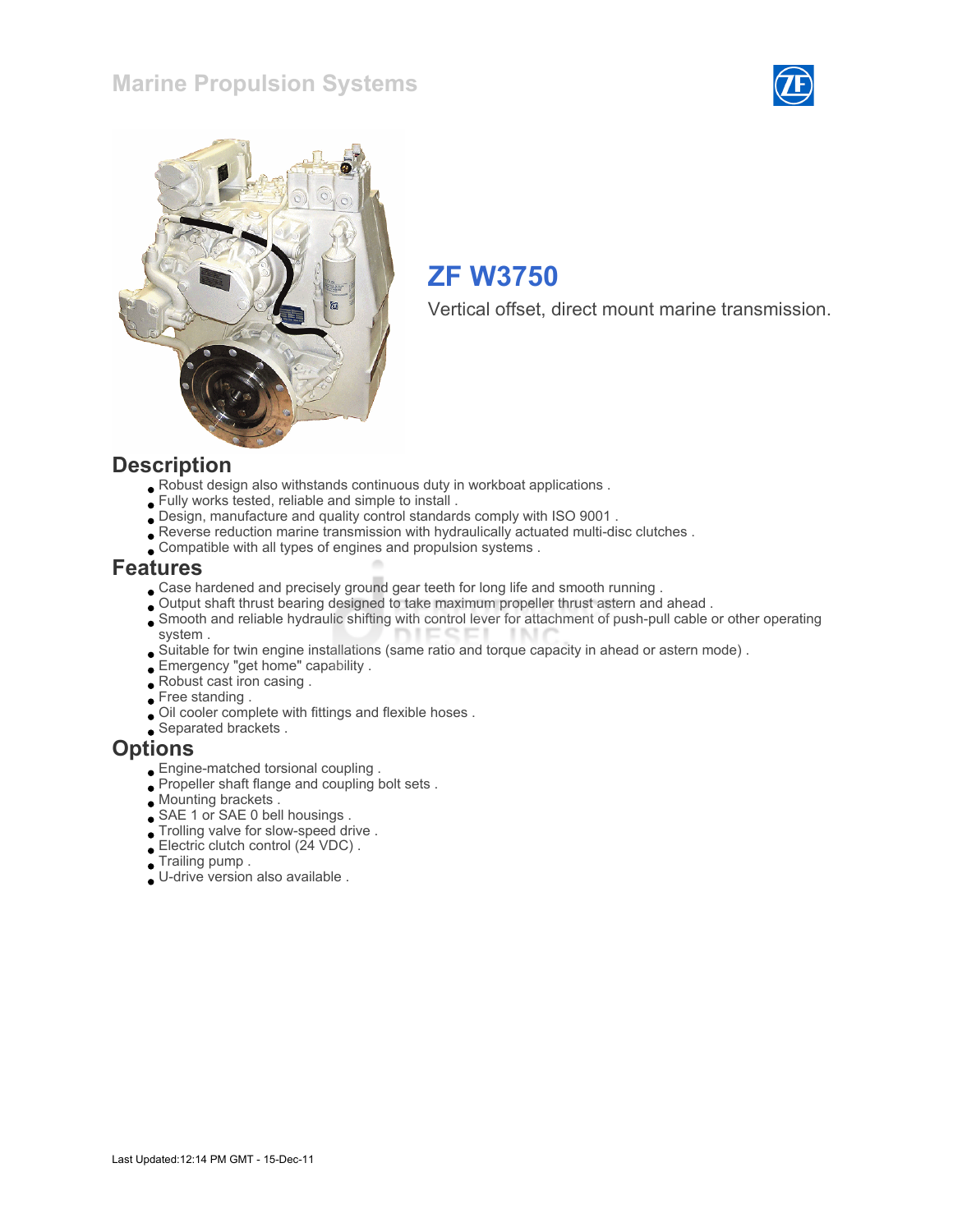

## Continuous Duty

| <b>RATIOS</b>               | MAX. TORQUE POWER/RPM<br><b>INPUT POWER CAPACITY</b> |      |                                               |    |    |    |           |    | MAX.      |                                |            |
|-----------------------------|------------------------------------------------------|------|-----------------------------------------------|----|----|----|-----------|----|-----------|--------------------------------|------------|
|                             | <b>Nm</b>                                            | ftlb | <b>kW</b>                                     | hp | kW | hp | <b>kW</b> | hp | <b>kW</b> | hp                             | <b>RPM</b> |
|                             |                                                      |      |                                               |    |    |    |           |    |           | 1600 rpm   1800 rpm   2100 rpm |            |
| $\blacksquare$ 5.545, 5.952 | 4536                                                 |      | 3346 0.4750 0.6370 760 1019 855 1147 997 1338 |    |    |    |           |    |           |                                | 2100       |

Special Order Ratio.

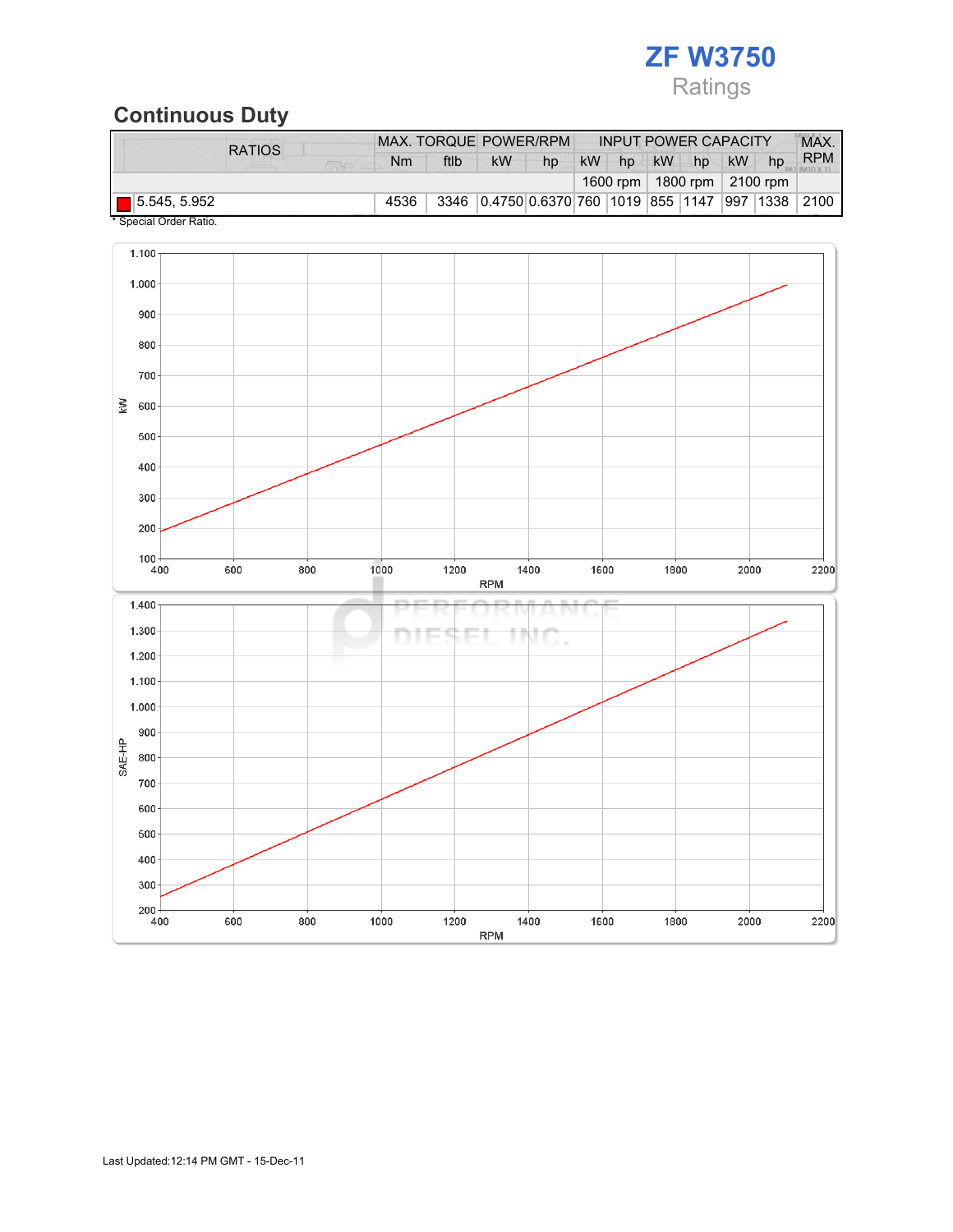





|            | MILLY VI<br>mm (inches) |                |                |                |                            |  |                                                                                               |                |           |  |
|------------|-------------------------|----------------|----------------|----------------|----------------------------|--|-----------------------------------------------------------------------------------------------|----------------|-----------|--|
|            |                         | B <sub>2</sub> | H <sub>1</sub> | H <sub>2</sub> |                            |  | L <sub>2</sub>                                                                                | L <sub>3</sub> | Bell Hsg. |  |
| 445 (17.5) |                         |                |                |                |                            |  | $ 425(16.7) $ 425 (16.7) $ 410(16.1) $ 782 (30.8) 670 (26.4) 595 (23.4) 132 (5.20) 150 (5.90) |                |           |  |
|            |                         | Weight kg (lb) |                |                | Oil Capacity Litre (US qt) |  |                                                                                               |                |           |  |
|            |                         | 920 (2,024)    |                |                | 38.0(40.3)                 |  |                                                                                               |                |           |  |

# SAE Bell Housing Dimensions

|         |    |  | B  |  |                                                         |  | <b>Bolt Holes</b> |                 |  |
|---------|----|--|----|--|---------------------------------------------------------|--|-------------------|-----------------|--|
| SAE No. |    |  |    |  |                                                         |  | No.               | <b>Diameter</b> |  |
|         | mm |  | mm |  | mm                                                      |  |                   | mm              |  |
| n       |    |  |    |  | 647.7 25.5 679.45 26.75 711.2 28.0 16 13.49 17/32       |  |                   |                 |  |
|         |    |  |    |  | 511.18 20.125 530.23 20.875 552.45 21.75 12 11.91 15/32 |  |                   |                 |  |

# Output Coupling Dimensions

|  |  |  |  |  |                   | <b>Bolt Holes</b>                       |  |              |      |      |
|--|--|--|--|--|-------------------|-----------------------------------------|--|--------------|------|------|
|  |  |  |  |  |                   |                                         |  | Diameter (E) |      |      |
|  |  |  |  |  | mm in mm in mm in | mm                                      |  | No.          | mm   |      |
|  |  |  |  |  |                   | 390 15.4 345 13.6 250 9.84 30.0 1.18 12 |  |              | 24.2 | 0.95 |



СE